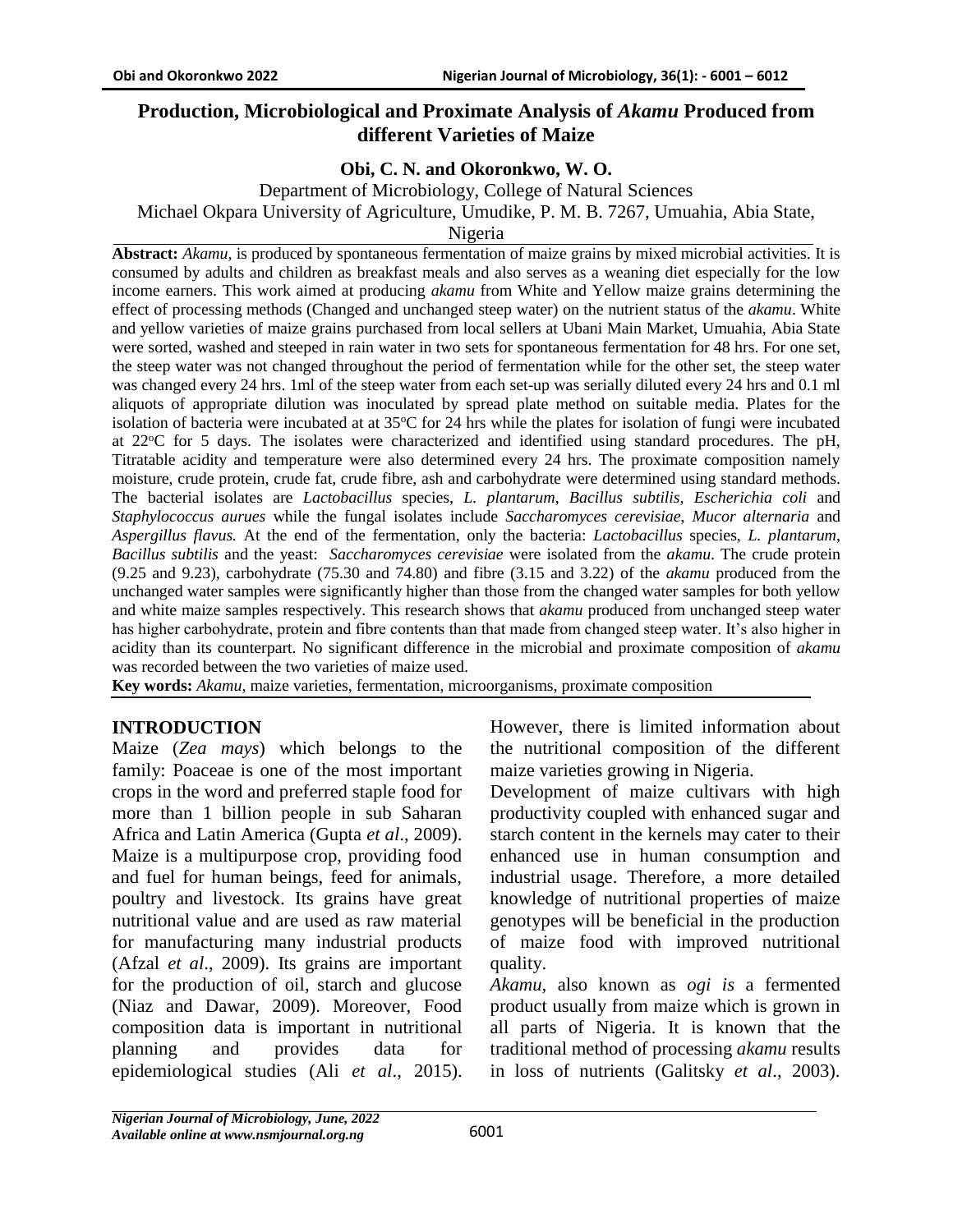*Akamu* is consumed by adults and children as breakfast meals, and it also serves as a weaning diet (Ashaye *et al.,* 2001; Amusa *et al.,* 2005). After 5–6 months, breast-feeding is no longer sufficient to satisfy the nutritional requirements of the growing infant. Beginning from this period, the child needs solid foods to meet increasing nutritional needs (Onofiok and Nnanyelugo, 2008). This period is the weaning period and in Nigeria, *akamu* is introduced gradually to the child's diet to supplement nutrition. Fermented maize is very widely utilized as food in African countries and in fact cereals account for as much as 77% of total caloric consumption (Osungbaro, 2009). Maize is rich in carbohydrates and minerals, including potassium and magnesium. It contains trace amounts of lysine and tryptophan, contributing to the low content of protein, and trace amounts of Bvitamins.

Traditionally, *akamu* is produced after maize grains are steeped in water continuously for three days. Some people do change the steep water during the two days of fermentation. So, this work was aimed at producing *akamu* from White and Yellow maize grains by the traditional fermentation. The effect of processing method (changing and not changing the steep water) on the nutrient status of the *akamu* so produced is thus investigated.

#### **MATERIALS AND METHODS Collection of samples**

Grains of White and Yellow Maize (*Zea mays*  L.) varieties were purchased at Ubani Market, Umuahia, Abia State and taken to CESLAB, Umudike, Abia State for analyses. The two varieties of maize grains were sorted to remove bad ones, stones and chaff.

#### **Production of** *akamu*

One hundred grams (100 g) each of the Yellow and White Maize types were steeped in rain water in a 400 ml transparent plastic bucket for three days. Each of the maize grain variety was steeped in duplicate and the buckets were labelled accordingly. The White and Yellow Maize grains were grouped into two to give "Changed Water" and "Unchanged Water". For the "Changed Water" groups, the steep water was changed after every 24 hrs while the steep water for the "Unchanged Water" was not changed till spontaneous fermentation by chance inoculated microorganisms was over after 72 hr (3 days). This design gave rise to four types of *akamu* products: two "Changed Water" and two "Unchanged Water" *akamu* Samples. After fermentation, the grains now swollen were rinsed in clean water, wet milled and sieved with a clean sterile muslin cloth. The filtrate was allowed to settle and the supernatant drained off. The resulting slurry paste was the *akamu* (Rooney, 2001).

### **Microbiological Analyses**

One gram of each of the four *akamu* samples and 1 ml of the steep water from each of the samples were serially diluted separately in 9 ml peptone water. 0.1 ml aliquot of appropriate dilution was inoculated by spread plate method in duplicates on Nutrient, MacConkey, De Mann Rogosa Sharpe (MRS) Agars and incubated at 35oC for 48 hrs for the isolation of bacterial species. The inoculated plates were incubated aerobically at 37<sup>o</sup>C for 48 hours. Same aliquots was inoculated on sterile plates Sabourand Dextrose Agar (SDA) for the isolation of fungi and incubated at  $22^{\circ}$ C for 5 days. The Temperature, pH and Titratable Acidity of the fermenting maize grains were determined while the microbial success of the fermenting maize grains was determined every 24 hrs till the fermentation ended.

### **Identification of bacterial isolates from fermenting maize grains**

After incubation, the cultures were observed for their morphologies and then sub-cultured and stored in agar slants in the refrigerator at 4 <sup>o</sup>C for further use.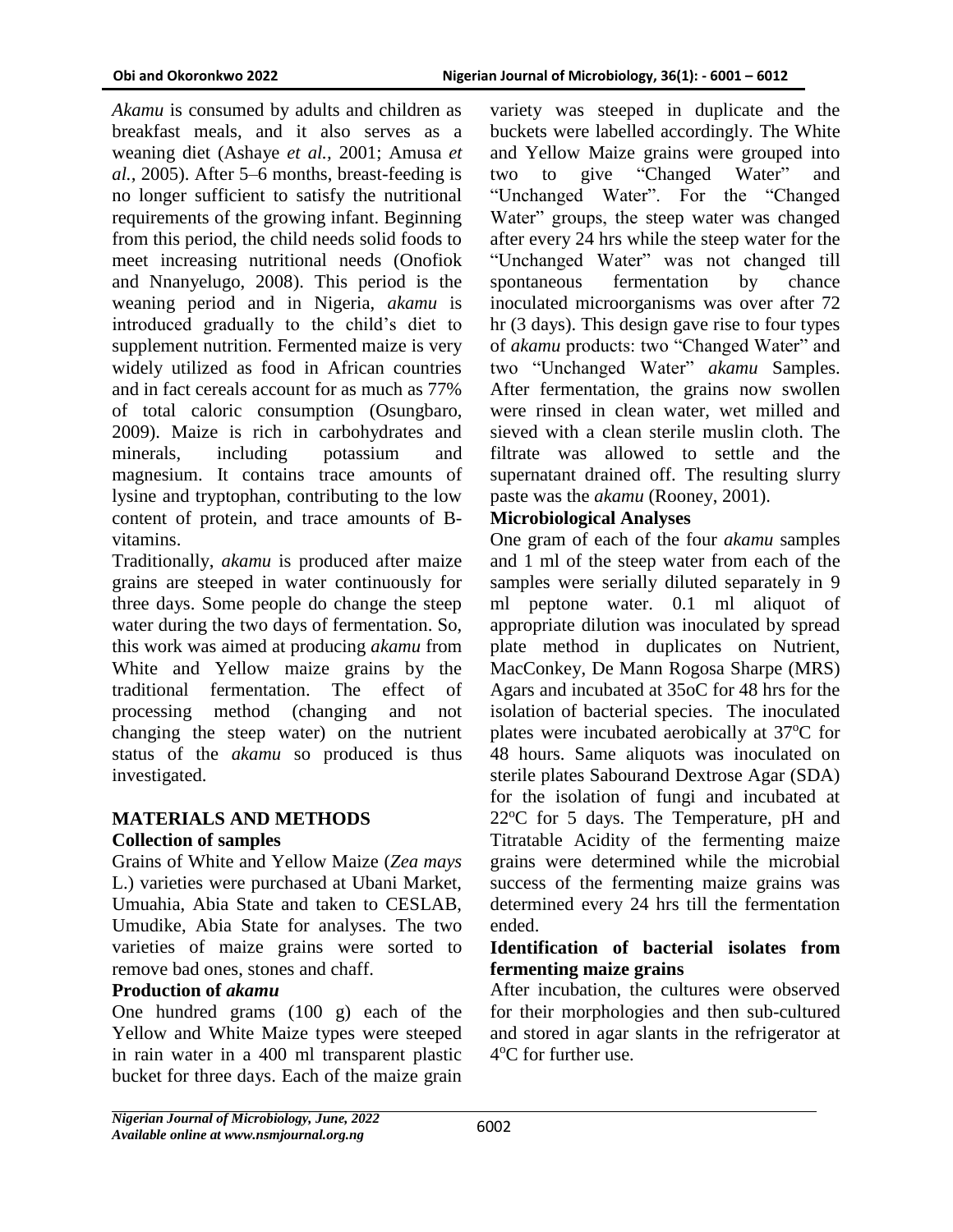Total viable counts of the isolates were also determined on the various culture plates. The bacterial cultures were Gram stained and subjected to biochemical and sugar fermentation tests (Harley and Prescott, 2001). **Identification of fungal isolates from fermenting maize grains**

Fungal mycelia were stained with Lactophenol Cotton Blue, mounted on the slides and observed under 40X Objective Lens of the microscope and colony colour, growth pattern on plates, details of philiades and spores were also used as identification parameters (Domesch and Anderson, 2007).

# **Determination of Proximate Compositions of** *Akamu*

Proximate analyses of the samples were performed to determine the moisture (Lee *et al*., 2007); fats (James, 1995); crude fibre (James, 1995); protein (James 2005); total ash and carbohydrate contents (AOAC, 2000) respectively.

### **Moisture content determination**

This was done using the gravimetric method. A measured weight of the sample (5g) was dispensed into a previously weighed moisture can. The sample in the can was dried in the oven at  $105^{\circ}$ C for four (4) hours and cooled in a desiccator and weighed. It was returned to the oven at the same temperature for further drying during which it cooled and weighed at hourly interval until no further reduction in its weight (constant weight) was attained. The formula below was used to calculate the moisture content.

Calculation:

% moisture =
$$
\frac{w2 - w3}{w_2 - w_1}
$$
x 100

Where:

 $W1$ = initial weight if the empty crucible

 $W2=$  weight of crucible + sample before drying

 $W3=$  final weight of crucible + sample after drying

### Total solid  $= 100 - %$  moisture **Crude fibre content determination**

Crude fibre was determined as the quantity of residue left after the removal of acid and alkali labile materials, fats and ash. The Gravimetric method of Onwuka (2018) was employed. A measured weight, 5g, of the sample was boiled in 150ml of 1.25% H2SO4 solution under reflux for 30minutes. It was washed repeatedly with hot distilled water using a two-fold Muslin cloth to retain the particles. Carefully, the washed sample was transferred quantitatively back into the flask and boiled for another 30minutes in 1.25% NaOH solution. Thereafter, it was washed again thoroughly in hot distilled water and flushed with normal hexane to remove any traces of fat and dried in the oven for 30minutes  $100^0C$ , cooled in a desiccator and weighed. The crude fibre contained in the sample was burnt out in the furnace (as in Ash determination) leaving the ash in the crucible which was cooled and weighed.

The formula below was used to calculate the crude fibre content.

% crude fibre = 
$$
\frac{W2-W3}{W}
$$
 X 100

Where :

 $W = Weight of sample analysed$ 

 $W_2$  = Weight of sample and crucible after boiling, washing and drying

 $W_3$  = Weight of crucible and sample after burning washed dried sample in furnace

## **Protein content determination**

The protein content was determined by Kjeldahl method in which the nitrogen content is determined and multiplied with the factor 6.25 to obtain the protein content (Onwuka, 2018). One gram of the sample was weighed into a filter paper and transferred into a neat dried Kjeldahl flask. Exacted 10ml of concentrated sulphuric acid was added to the flask in the presence of a pinch of selenium catalyst.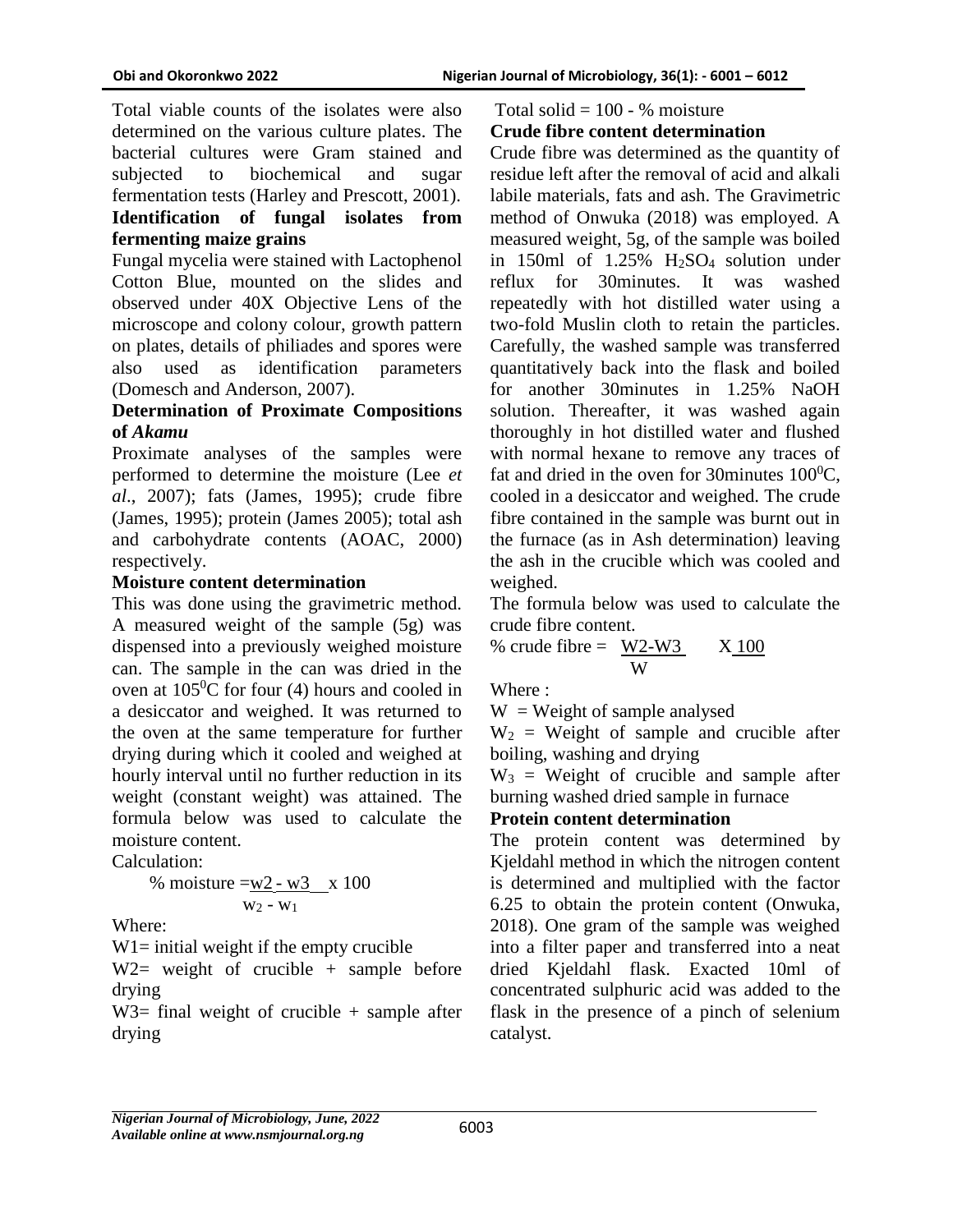The flask was heated gently in a fume cupboard using a heating mantle in an inclined position and allowed to digest (digest is complete when the liquid is clear and free from black or brown color). The flask was allowed to cool and was diluted with 100ml of distilled water. A distillation apparatus consisting of 500 ml flask with stopper carrying a dropping funnel and a splash head adaptor and a vertical condenser in which a straight delivery tube is attached was used. Approximately 50 ml of boric acid solution was measured into 500ml Erlenmeyer titration flask and a few drops of screened methyl red indicator were added and the Erlenmeyer flask placed on the receiving end of the delivery tube dipping just below the level of the boric level. Some anti-bumping agent granules and 75 ml of NaOH solution were added to the distillation flask. Exactly 50ml of distilled water was added and was gently shaken to ensure mixing of contents. The flask was connected to distillation bulb and boiled vigorously until about 100ml of the distillate was obtained. The distillate was titrated with 0.1ml HCI till first trace of pink color

% Protein = % N2 x  $6.25$ 

% N2= 100 x 14 x 0.02 X B-T x Vf

$$
W = 1000
$$
 Va

Where  $W=$  weight of sample in grams

$$
B =
$$
 Titre value of reagent blank

 $T =$ Titre value of sample

 $Vf = Total value of digest$ 

Va = volume of digest distilled

## **Fat content determination**

This was determined using the continuous solvent extraction gravimetric method. Accordingly, a measured weight of the sample (5g) was wrapped tightly in a previously weighed 15 cm porous paper (Whatman No 1 paper). The wrapped sample was put in a porous thimble and placed in a soxhlet reflux flask. The reflux flask was mounted onto an oil extraction flask containing about 200 ml of n-hexane. The upper end of the reflux flask

was coupled to a condenser. The solvent in the flask was heated to vaporize and condense into the reflux flask enveloping the wrapped sample (extracting the oil in it). When the reflux flask is filled up, the oil extracted siphons into the extraction flask and the cycle continues. The processes of vaporization, condensation, extraction and reflux was allowed to go on repeatedly up to fourteen (14) refluxes. The extracted wrapped samples were removed with the aid of a long pair of forceps and dried while the solvent was measured.

The fat content was calculated as the percentage weight of the oil extracted from the sample using the formula below

Calculation:

% crude fat content =  $\underline{W2-W3}$  x 100  $W_2 - W_1$ 

Where:

 $W_1$  = weight of the empty filter paper

 $W_2$  = weight of the paper and sample before extraction

 $W_3$  = weight of the paper and sample after fat extraction and drying.

## **Ash content determination**

Ash content was determined by the ash gravimetric method. Exactly 5g of the sample was weighed into a previously weighed crucible and burnt to ashes in a muffle furnace at  $500-550$ <sup>o</sup>C for about 2hours (until a grey ash material was seen). The crucible and its content was cooled in a desiccator and weighed.

By difference in weight, the weight of the Ash was determined and expressed as a percentage weight of the sample using the formula below.

% Ash = 
$$
\frac{W2 - W1}{W} X 100
$$

Where:

 $W = weight of sample analyzed$  $W_1$  = weight of empty crucible  $W_2$  = weight of crucible and ash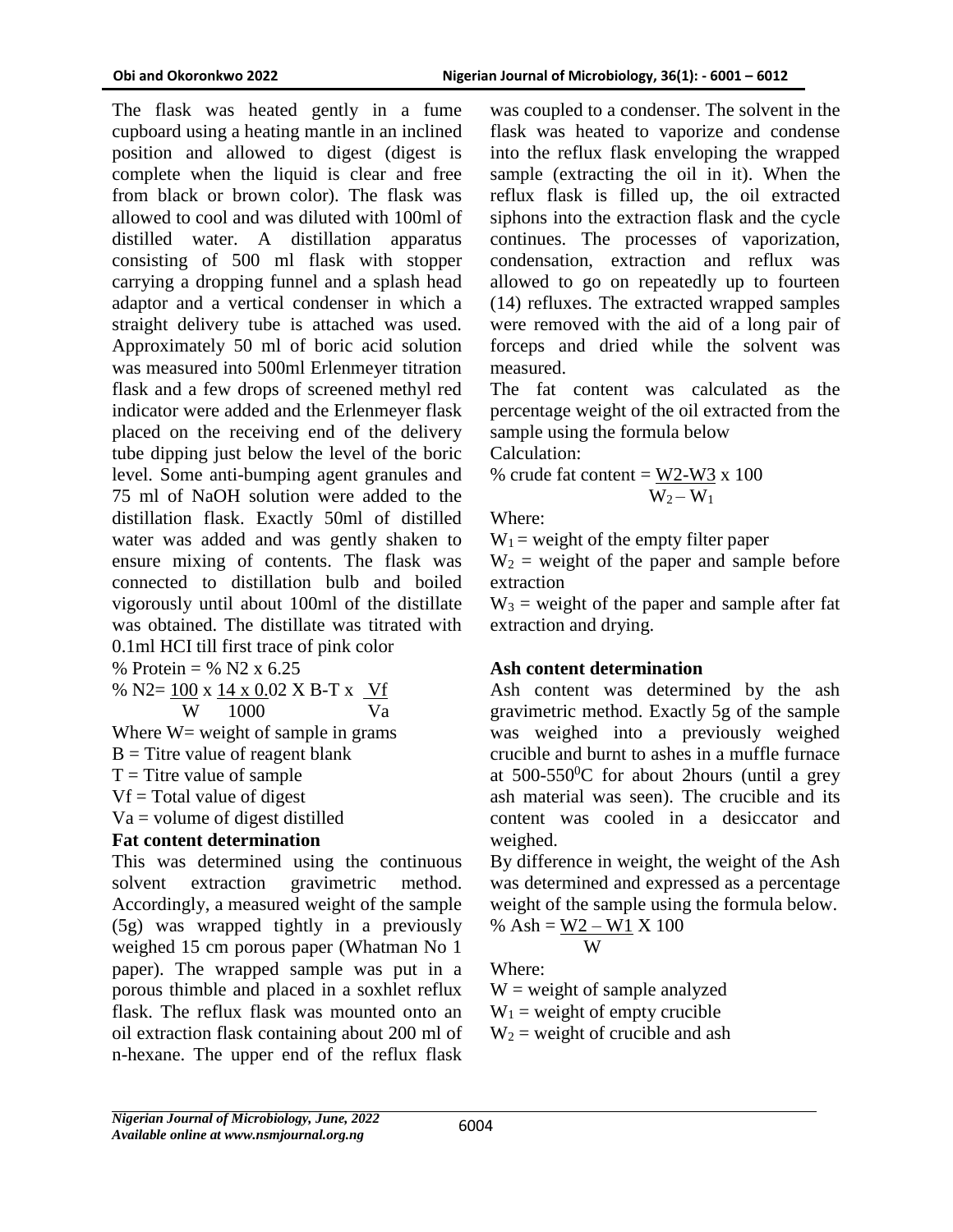## **Carbohydrate content determination**

The nitrogen free extract method was used. Carbohydrate was calculated as weight difference between 100 and the summation of other proximate components as Nitrogen Free Extract (NFE).

Calculation:

% N F E = 100 - %  $(a + b + c + d + e)$ 

Where:  $A=$  protein;  $B=$  fat content;  $C=$  ash content; D= fibre content; E= moisture content.

# **RESULTS**

In Table 1, the bacterial isolates from the fermented maize samples are presented. They include *Bacillus subtilis, Escherichia coli, Staphylococcus aureus, Lactobacillus* spp and *L. plantarum.*

Fungal isolates from fermented maize samples are *Aspergillus flavus*, *Mucor alternaria* and *Saccharomyces cerevisiae* (Table 2).

From the Microbial Succession study, result shows that for the White Maize variety, *S. aureus* and *E. coli* were isolated during the early period of the fermentation from both the Changed and Unchanged Water Buckets, but were eliminated from both setups at the end of the fermentation. For both set-ups too, *Lactobacillus* spp and *B. subtilis* persisted till the end of the fermentation. For the White Maize variety too, *M. alternaria* and *A. flavus*  were recovered from both the Changed and Unchanged Water samples for the first 24 hrs, but both fungi were not isolated from the *akamu* at the end of the fermentation. However, only *S. cerevisiae* was isolated from the *akamu* made from the Changed and Unchanged water maize samples. For the Yellow Variety of Maize grains, *S. aureus* and *E. coli* were also isolated during the early period of the fermentation from both the Changed and Unchanged Water Buckets, but were eliminated from both setups at the end of the fermentation. For both set-ups too, only *Lactobacillus* spp and *B. subtilis* were isolated from the *akamu* at the end of the fermentation.

For the Yellow Maize variety also, *M. alternaria* and *A. flavus* were recovered from both the Changed and Unchanged Water samples at the early part of the fermentation but were eliminated from the *akamu* at the end of the fermentation. Only *S. cerevisiae* was isolated from the *akamu* made from the Changed and Unchanged water maize samples. Table 3.

For the bacteriological analyses of the Changed water samples, The Total Heterotrophic Plate Count (THPC) had a maximum value of 4.85 x  $10^6$  CFU/mL from White Maize at 0 hr of fermentation while the lowest value recorded was  $2.8 \times 10^6$  CFU/mL from White Maize sample at 24 hr of fermentation. For the Total Coliform Plate count (TCPC), the maximum for the unchanged Water Samples was  $3.3 \times 10^6$ CFU/mL from White Maize at 24 hr of fermentation while the lowest value was 0 CFU/mL from both white and Yellow Maize samples after 48 hr of fermentation. The Total Lactic Acid Bacterial Count (TLABPC) was 5.85 x  $10^6$  CFU/mL at 48 hr of fermentation and from Yellow Maize sample while the lowest value was  $1.20 \times 10^6$  CFU/mL from Yellow Maize at 0 hr of fermentation.

For the bacteriological analyses of the unchanged water samples, the THPC had a maximum value of 5.35 x  $10^6$  CFU/mL from white Maize and a minimum value of 1.7 x 10<sup>6</sup> CFU/mL at 24 hr. The highest TCPC was 4.3 x  $10^6$  CFU/mL from Yellow Maize at 0 hr of fermentation while the lowest value was 0 CFU/mL for both maize varieties. For the TLABPC, the highest value was 7.85 x  $10^6$ CFU/mL while the lowest value was 1.65 x  $10^6$  CFU/mL from white Maize after 24 hr of fermentation (Table 4).

The result of Total fungal Plate Count (TFPC) of the fungal isolates is presented on Table 5. For the Changed Water samples, the highest TFPL was  $5.55 \times 10^6$  CFU/mL while the lowest value was  $2.85 \times 10^6$  CFU/mL from White Maize at 0 hour of fermentation.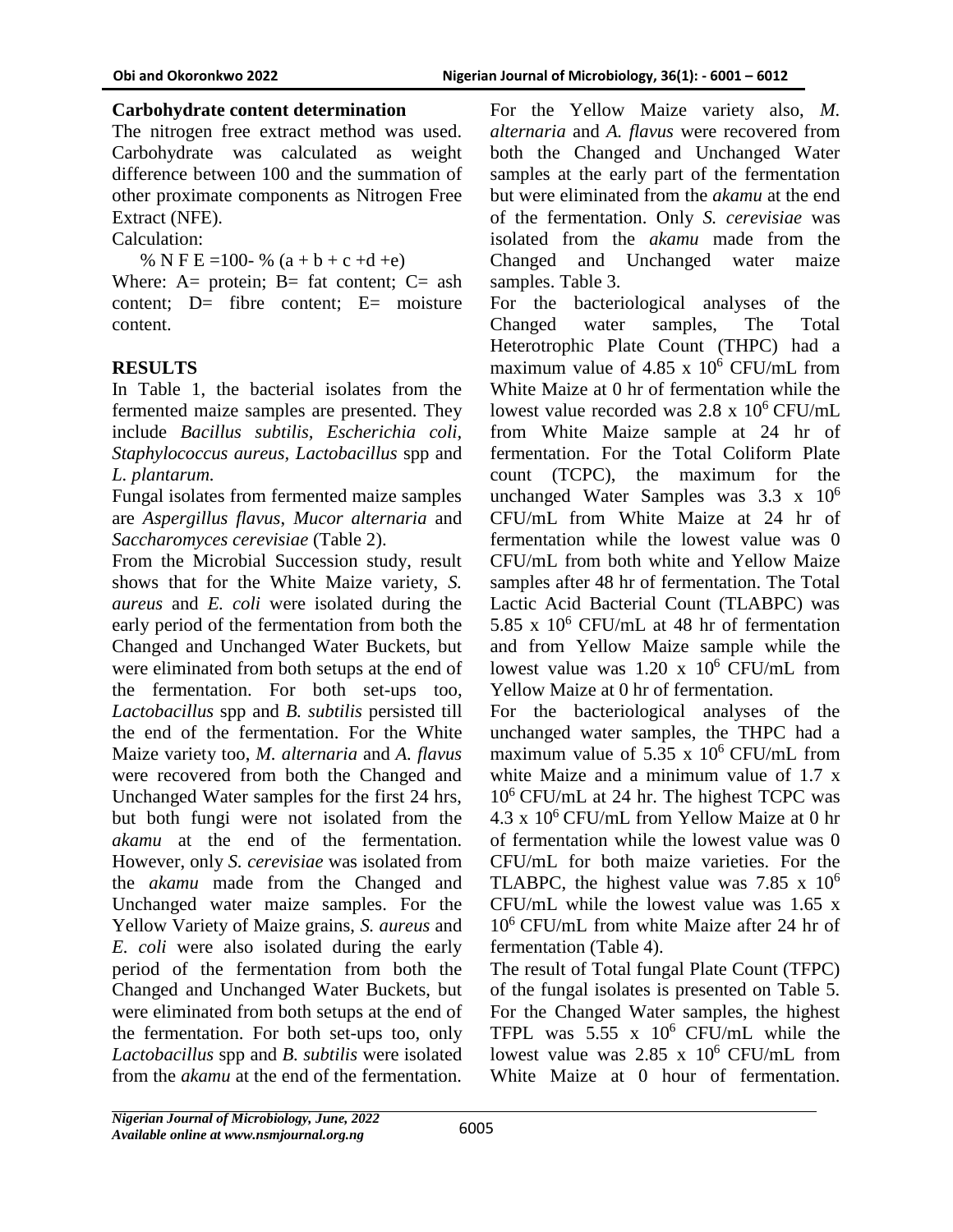For the Unchanged Water samples, the highest TFPC was  $4.50 \times 10^6$  CFU/mL at 48 hr from Yellow Maize while the lowest value was 3 x 10<sup>6</sup> CFU/mL was obtained at 0 hr of fermentation from White Maize.

The pH, Temperature and Titratable acid (T. A) of the fermenting maize samples are indicated on Table 6. For the Unchanged Water samples, the lowest pH recorded was 3.5 from Yellow Maize at 48 hr of fermentation while the highest pH (6.5) was recorded at 0 hr of fermentation from both steep waters. The highest temperature recorded for the Changed water was 27.0 from White Maize at 48 hr of fermentation and the lowest was 26.3 from Yellow maize at 0 hr of fermentation. The highest T. A for the Changed water maize samples was 0.43 from Yellow Maize at 48 hr of fermentation while the lowest value was 0.25 from White Maize at 0 hr of fermentation.

For the Unchanged Water maize samples, the lowest pH recorded was 3.5 from Yellow

Maize at 48 hr of fermentation while the highest pH  $(6.5)$  was recorded at 0 hr of fermentation from White Maize sample. The highest temperature recorded was 27.5 from White Maize at 48 hr of fermentation the lowest was 26.3 from Yellow maize at 0 hr of fermentation. The highest T. A was 0.43 from Yellow Maize at 48 hr of fermentation and lowest was 0.25 from Yellow Maize at 0 hr of fermentation.

Result of proximate analyses (Table 7) show that the carbohydrate, crude protein, moisture and fibre contents of the *akamu* from the unchanged Water samples were significantly different from the *akamu* from changed water. However, the fat and ash values were not statistically different from the values of the same parameters for the unchanged water Maize sample. Similar result was recorded for the same parameters of *akamu* produced from for the Changed and unchanged Yellow Maize samples.

| Features<br>Colonial | Reaction<br>Gram | rrange<br>ment<br><b>Cell</b> | ase<br>atal       | Oxidase | Coagulas | Indok | Citrate | Motility | Methyl<br>Red | oges. | Sugar<br>۲۵.             | <b>Probable Isolates</b> |
|----------------------|------------------|-------------------------------|-------------------|---------|----------|-------|---------|----------|---------------|-------|--------------------------|--------------------------|
| White                | $+$              | <b>Short</b>                  | -                 | $^{+}$  | $^{+}$   | $+$   | $^{+}$  |          | $^{+}$        |       | $+$                      | <b>Bacillus</b> subtilis |
| Moistened,           | $^{+}$           | Rod                           |                   |         |          |       |         |          |               |       | $+$                      |                          |
| Pink coloured        |                  | <b>Short</b>                  | $\qquad \qquad -$ |         |          |       | $^{+}$  | $^{+}$   | $^{+}$        |       | $\overline{\phantom{0}}$ | Escherichia coli         |
| Golden               |                  | Rods                          |                   |         |          |       |         |          |               |       |                          |                          |
| Pigment              |                  | Cocci                         | $+$               |         | $^{+}$   |       | $^{+}$  |          | $^{+}$        |       | $+$                      | Staphylococcus<br>aureus |
| Yellow               | $+$              | Group                         |                   |         |          |       |         |          |               |       |                          |                          |
| Creamy               |                  | Long                          | ۰                 |         |          |       |         |          | $^{+}$        |       | $^{+}$                   | Lactobacillus spp.       |
| White                | $^{+}$           | Rod                           |                   |         |          |       |         |          |               |       |                          |                          |
| Creamy               |                  | Long                          |                   |         |          |       |         |          | $^{+}$        |       | ٠                        | L. plantarum             |

**Table 1: Bacteria Isolates From Fermented Maize Samples**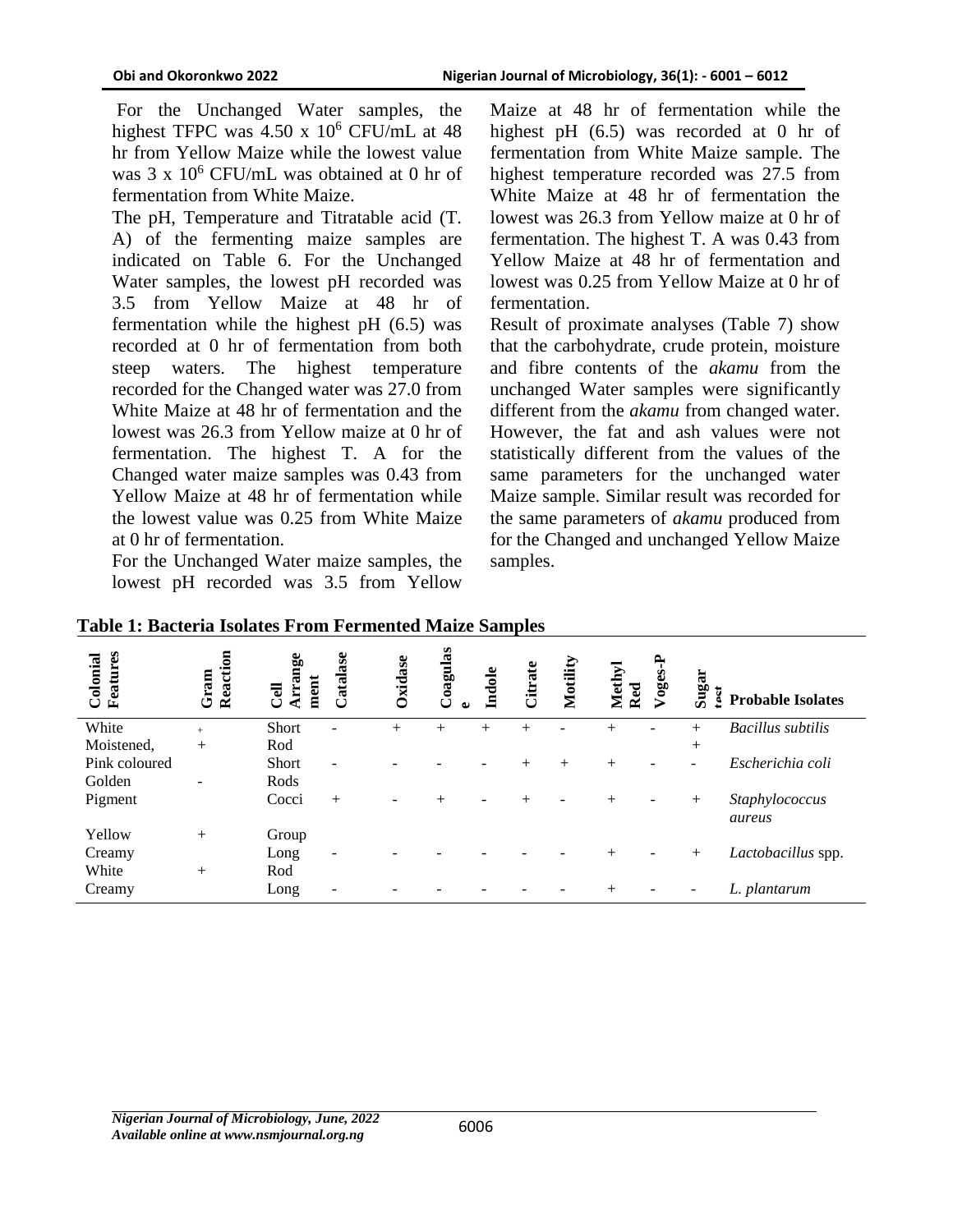| <b>Suspected Yeast/Fungal</b> | Morphological            | <b>Microscopically Characterization</b> |
|-------------------------------|--------------------------|-----------------------------------------|
|                               | <b>Characterization</b>  |                                         |
| Saccharomyces                 | Small white to creamy    | Actively budding yeast                  |
| cerevisiae                    | Circular convex colonies | Form pseudomycellum                     |
|                               | With thick surface       |                                         |
| Mucor alternaria              | White woolly growth      | Mucor has broad hyphae                  |
|                               | resembling               |                                         |
|                               | Cotton candy             | Non-separate and long                   |
| Aspergillus flavus            | Yellow-green with        | Conidiophores and conidia columnar      |
|                               | With white mycelia       | Conidia heads were radiate to columnar  |
|                               |                          | with loosely packed phialid             |

#### **Table 2: Fungal Isolates From Fermented Maize Samples**

| Table 3: Microbial Succession during the Fermentation of White and Yellow Maize grains |  |
|----------------------------------------------------------------------------------------|--|
| (hr)                                                                                   |  |

| <b>Isolates</b>          |                          | <b>Changed</b><br>Water  | White Akamu              |                          | White <i>Akamu</i><br><b>Unchanged Water</b> |                              | <b>Yellow Akamu</b><br><b>Changed Water</b> |                | <b>Yellow akamu</b><br><b>Unchanged water</b> |                              |        |                          |
|--------------------------|--------------------------|--------------------------|--------------------------|--------------------------|----------------------------------------------|------------------------------|---------------------------------------------|----------------|-----------------------------------------------|------------------------------|--------|--------------------------|
|                          | $\bf{0}$                 | 24                       | 48                       | $\mathbf{0}$             | 24                                           | 48                           | $\mathbf{0}$                                | 24             | 48                                            | $\mathbf 0$                  | 24     | 48                       |
| <b>Bacteria</b>          |                          |                          |                          |                          |                                              |                              |                                             |                |                                               |                              |        |                          |
| Staphylococcus aureus    | $^{+}$                   |                          |                          | $^{+}$                   |                                              |                              | $+$                                         | $+$            |                                               |                              |        |                          |
| Lactobacilus spp.        | $\sim$                   | $+$                      | $+$                      | $\overline{\phantom{a}}$ | $+$                                          | $+$                          | $\sim$                                      | $+$            | $+$                                           | $+$                          | $+$    | $+$                      |
| Lactobacilus plantarum   | $\blacksquare$           | $+$                      | $+$                      | $+$                      | $+$                                          | $+$                          | $+$                                         | $+$            | $+$                                           | $+$                          | $+$    | $^{+}$                   |
| Escherichia coli         | $+$                      | $\overline{\phantom{a}}$ |                          | $+$                      | $\overline{\phantom{a}}$                     |                              | $+$                                         | $\blacksquare$ |                                               | $+$                          |        |                          |
| Bacillus subtilis        | $+$                      | $+$                      | $+$                      | $+$                      | $^{+}$                                       | $+$                          |                                             | $+$            | $+$                                           |                              | $+$    | $+$                      |
| <b>Mold and Yeast</b>    |                          |                          |                          |                          |                                              |                              |                                             |                |                                               |                              |        |                          |
| Mucor alternaria         | -                        | $^{+}$                   | $\overline{\phantom{a}}$ | $^{+}$                   | $+$                                          | $\qquad \qquad \blacksquare$ |                                             | $^{+}$         |                                               |                              | $^{+}$ |                          |
| Aspergillus flavus       | $\overline{\phantom{0}}$ | $+$                      | $\sim$                   | $\overline{\phantom{a}}$ | $+$                                          | $\overline{\phantom{a}}$     | -                                           | $+$            | $\overline{\phantom{a}}$                      | $\qquad \qquad \blacksquare$ | $+$    | $\overline{\phantom{a}}$ |
| Saccharomyces cerevisiae | ÷                        | $^{+}$                   | $+$                      | $\sim$                   | $^{+}$                                       | $+$                          | $^{+}$                                      | $+$            | $+$                                           | $+$                          | $+$    | $+$                      |

#### **Table 4: Total Viable Bacterial Counts from Two Varieties of Maize Samples**

| <b>Fermentation Time (Hr)</b> | <b>Sample</b>            | THPC $(cfµ/ml)$                                         | TCPC (cfµ/ml)                                            | TLABC (cfµ/ml)                                           |
|-------------------------------|--------------------------|---------------------------------------------------------|----------------------------------------------------------|----------------------------------------------------------|
| Changed Water<br>$\theta$     | White<br>Yellow          | $4.85 \times 10^6$<br>$3.75 \times 10^6$                | $2.7 \times 10^6$<br>$2.25 \times 10^6$                  | $3.8 \times 10^6$<br>$1.20 \times 10^6$                  |
| 24                            | White<br>Yellow<br>White | $2.8 \times 10^6$<br>3.95 x $10^6$<br>$2.8 \times 10^6$ | $3.3 \times 10^6$<br>$1.5 \times 10^6$<br>$\overline{0}$ | $2.95 \times 10^6$<br>5.65 x $10^6$<br>$4.9 \times 10^6$ |
| 48                            | Yellow                   | $2.9 \times 10^6$                                       | $\theta$                                                 | 5.85 x $10^6$                                            |
| <b>Unchanged Water</b>        |                          |                                                         |                                                          |                                                          |
| $\mathbf{0}$                  | White<br>Yellow          | $4.85 \times 10^6$<br>$4.3 \times 10^6$                 | $3.4 \times 10^6$<br>$6.3 \times 10^{6}$                 | $4.5 \times 10^6$<br>$3.35 \times 10^{6}$                |
| 24                            | White<br>Yellow          | $1.7 \times 10^6$<br>$4.4 \times 10^6$                  | $2.7 \times 10^6$<br>$2.45 \times 10^6$                  | $1.65 \times 10^6$<br>$3.65 \times 10^{6}$               |
| 48                            | White                    | 5.35 x $10^6$                                           | $\overline{0}$                                           | $6.92 \times 10^{6}$                                     |
|                               | Yellow                   | $5.15 \times 10^{6}$                                    | $\boldsymbol{0}$                                         | $7.85 \times 10^6$                                       |

Key; THPC Total Heterotrophic plate count, TCPC Total Coliform plate count, TLABC Total Lactic Acetic Bacterial plate count, Sample W-White *akamu*, sample Y-Yellow *akamu*

*Nigerian Journal of Microbiology, June, 2022 Available online at www.nsmjournal.org.ng*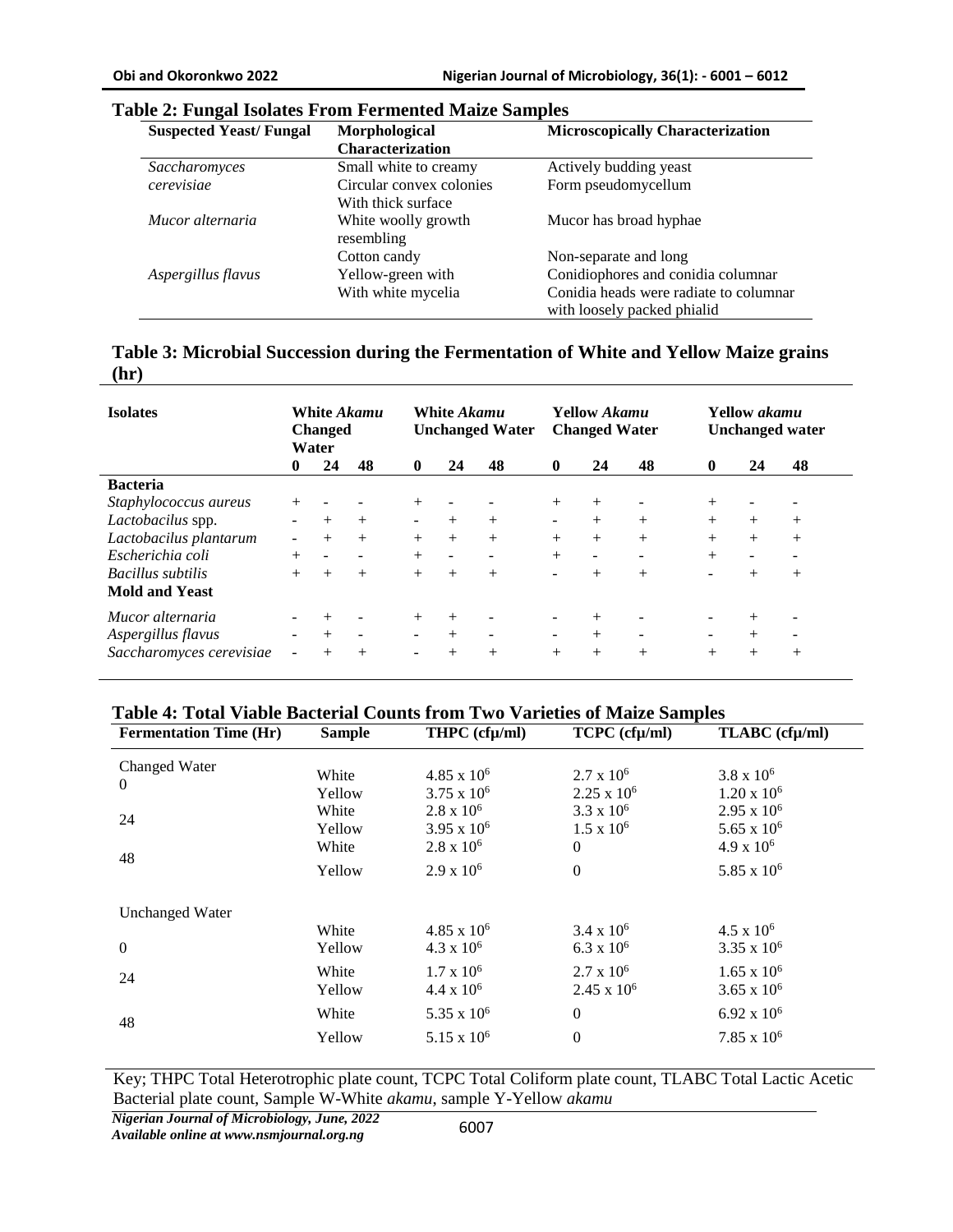| <b>Fermentation Time (Hours)</b> | <b>Sample</b> | <b>TFPC</b>            |
|----------------------------------|---------------|------------------------|
| Changed Water                    |               |                        |
| $\boldsymbol{0}$                 | White         | $2.85 \times 10^6$     |
|                                  | Yellow        | $3.95 \times 10^{6}$   |
| 24                               | White         | $3.0 \times 10^6$      |
|                                  | Yellow        | $5.55 \times 10^6$     |
| 48                               |               |                        |
|                                  | White         | $4.75 \times 10^{6}$   |
|                                  | Yellow        | $4.05 \times 10^6$     |
| <b>Unchanged Water</b>           |               |                        |
| $\boldsymbol{0}$                 | White         | $3 \times 10^6$        |
|                                  | Yellow        | $3.8 \times 10^{6}$    |
| 24                               | White         | $4.25 \times 10^6$     |
|                                  | Yellow        | $4.45 \times 10^6$     |
| 48                               | White         | 5.37 x 10 <sup>6</sup> |
|                                  | Yellow        | $5.50 \times 10^6$     |
|                                  |               |                        |

#### **Table 5: Total Fungal Plate Counts (TFPC) from Two Varieties of Maize Samples**

#### **Table 6: Temperature, pH and Titratable Acidity of Maize Samples During Fermentation**

| <b>Period</b>          | <b>Sample</b> | pH  | Temperature $(^{0}C)$ | Titratable Acid (%) |
|------------------------|---------------|-----|-----------------------|---------------------|
| fermentation           |               |     |                       |                     |
| <b>Changed Water</b>   |               |     |                       |                     |
| $\theta$               | White         | 6.5 | 26.5                  | 0.24                |
|                        | Yellow        | 6.5 | 26.3                  | 0.29                |
| 24                     | White         | 6.0 | 26.9                  | 0.30                |
|                        | Yellow        | 6.1 | 26.5                  | 0.38                |
| 48                     | White         | 5.5 | 27.0                  | 0.35                |
|                        | Yellow        | 5.3 | 26.9                  | 0.41                |
| <b>Unchanged Water</b> |               |     |                       |                     |
| $\mathbf{0}$           | White         | 6.5 | 26.3                  | 0.25                |
|                        | Yellow        | 6.5 | 26.1                  | 0.28                |
| 24                     | White         | 5.2 | 26.8                  | 0.36                |
|                        | Yellow        | 4.9 | 27.0                  | 0.38                |
| 48                     | White         | 3.6 | 27.5                  | 0.45                |
|                        | Yellow        | 3.5 | 27.5                  | 0.43                |

#### **Table 7: Proximate Composition of Fermented Yellow and White** *Akamu* **Samples (%)**

| <b>Parameters</b> | White <i>Akamu</i><br>(Changed)<br>Water) | White <i>Akamu</i><br>(Unchanged Water) | <b>Yellow Akamu</b><br>(Changed Water) | <b>Yellow Akamu</b><br>(Unchanged)<br>Water) |
|-------------------|-------------------------------------------|-----------------------------------------|----------------------------------------|----------------------------------------------|
| Moisture Content  | $9.13^a \pm 0.80$                         | $9.60^b \pm 0.90$                       | $9.04^a \pm 0.70$                      | $10.3^b + 0.10$                              |
| Crude Protein     | $7.03^{\mathrm{a}}\pm0.90$                | $9.23b + 0.90$                          | $7.24^a \pm 0.90$                      | $9.25^b \pm 0.90$                            |
| Crude fat         | $3.56^a \pm 0.09$                         | $3.50^a \pm 0.09$                       | $3.59^a \pm 0.10$                      | $3.58^{\mathrm{a}} \pm 0.09$                 |
| Crude fibre       | $2.033^{\mathrm{a}}\pm0.09$               | $3.22^b + 0.08$                         | $2.32^{\mathrm{a}}$ + 0.08             | $3.15^b \pm 0.08$                            |
| Ash               | $1.70^{\circ}$ + 0.04                     | $1.65^{\mathrm{a}}$ + 0.04              | $1.61^{\mathrm{a}}\pm 0.04$            | $1.55^{\mathrm{a}}$ + 0.03                   |
| Carbohydrate      | $72.05^{\mathrm{a}}\pm0.18$               | $74.80^b \pm 0.16$                      | $72.23^{\mathrm{a}}\pm0.19$            | $75.30^b \pm 0.14$                           |

**Maize samples varieties**

Values with the same letter(s) along the same column do not differ significantly at 95% level. Values are means of triplicate results

*Nigerian Journal of Microbiology, June, 2022*

*Available online at www.nsmjournal.org.ng*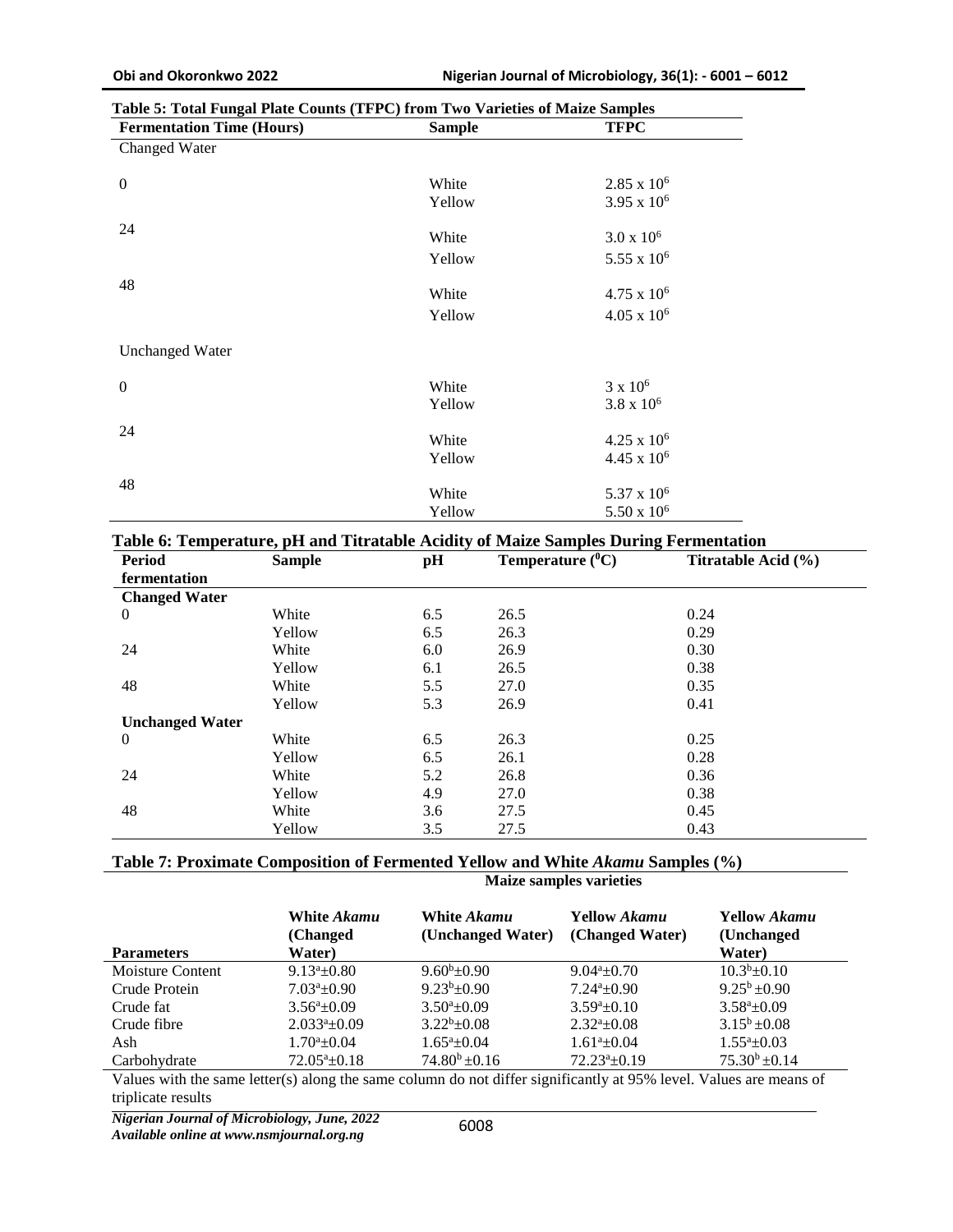# **DISCUSSION**

The bacterial isolates from this work (*Bacillus subtilis, Escherichia coli, Staphylococci aureus, Lactobacillus* species and *L. plantarum*) are similar to result obtained by Ogodo *et al.* (2018) who studied the Bacteriological Quality of Commercially Prepared Fermented *Akamu* sold in some parts of South Eastern Nigeria. He reported the presence of the isolate *E. coli, Staphylococci*  species and *Lactobacillus* species among other isolates. Similar bacterial isolates were reported by Omemu *et al*. (2018) and Karami *et al.* (2017). This indicates that the fermentation of maize grains for the production of *akamu* is carried out by many microorganisms some of which come into the process as contaminants through water, equipment, handlers and air.

The isolation of *Aspergillus flavus*, *Mucor alternaria* and *Saccharomyces cerevisiae*  during the fermentation process. This implies that molds and yeasts are involved in the fermentation processes. Omemu *et al.* (2018) reported the presence of *Aspergillus flavus Mucor racemosus* and *Saccharomyces cerevisiae* during the production of *akamu.*  The indigenous natural fermentation is known to takes place in a mixed colony of microorganisms such as moulds, bacteria and yeasts (Antony and Chandra, 1997). Thus, fermentation products in food substrates are based on the microorganisms involved in the fermentation. Some of the compounds formed during fermentation include organic acids (e.g., palmitic, pyruvic, lactic, acetic, propionic and butyric acids), alcohols (mainly ethanol) aldehydes and ketones (acetaldehyde, acetoin, 2-methyl butanol) (Campbell-Platt, 1994).

For the fermentation using changed water procedure, the five bacteria were isolated within the first 24 hours of fermentation, but at the end of the fermentation only the LAB and *Bacillus subtilis* were isolated from the produced *akamu.* The trend is the same with the fermentation of the two varieties of maize

in which the steep water was not changed during the period of fermentation. *Staphylococcus aureus* and *E. coli* which are food borne pathogens were eliminated from the fermented sample 48 hours of fermentation. This result shows that gram positive bacteria were present till the end of the fermentation although *Staphylococcus aureus* was absent at the last day of fermentation while the gram negative isolates did not get to the end of the fermentation. *E. coli* and *Staphylococcus aureus* are capable of causing food-borne infections (Ogueke *et al.,* 2010). The elimination of these pathogens are attributed to the production of anti-microbial substances like organic acids, bacteriocins, diacetyl and  $CO<sub>2</sub>$  and by LAB. Bacteriocins are peptides that elicit antimicrobial activity against food spoilage organisms and food borne pathogens, but do not affect the producing organisms. LAB also synthesize other antimicrobial compounds such as hydrogen peroxide, reuterin, and reutericyclin (Leroy and De Vuyst, 2004).

Food borne fungal pathogens and spoilers were within the first 24 hr of the fermentation. The presence of *Aspergillus niger* on the surfaces of raw maize grains and during the early stage of fermentation has been reported (Wagara *et al.,* 2014). They are mostly likely part of the grains surface microflora that is undesirable in many foods because of their mycotoxin producing potentials (Jonsyn, 1989: Jespersen *et al.,* 1994). However, they were not isolated from the akamu after 48 hrs. *S*. *cerevisiae* was the only fungus isolated from the akamu. This yeast is known to produce ethanol during fermentation and together with other anti-microbial substances produced by Lactic acid which have been reported to have antifungal effects (Schnürer and Magnusson, 2005; Huwig *et al.,* 2001) eliminated the fungal pathogens and food spoilers from the final product. The involvement of several species of fungi in traditional food fermentation as reported in this work is in agreement with the findings of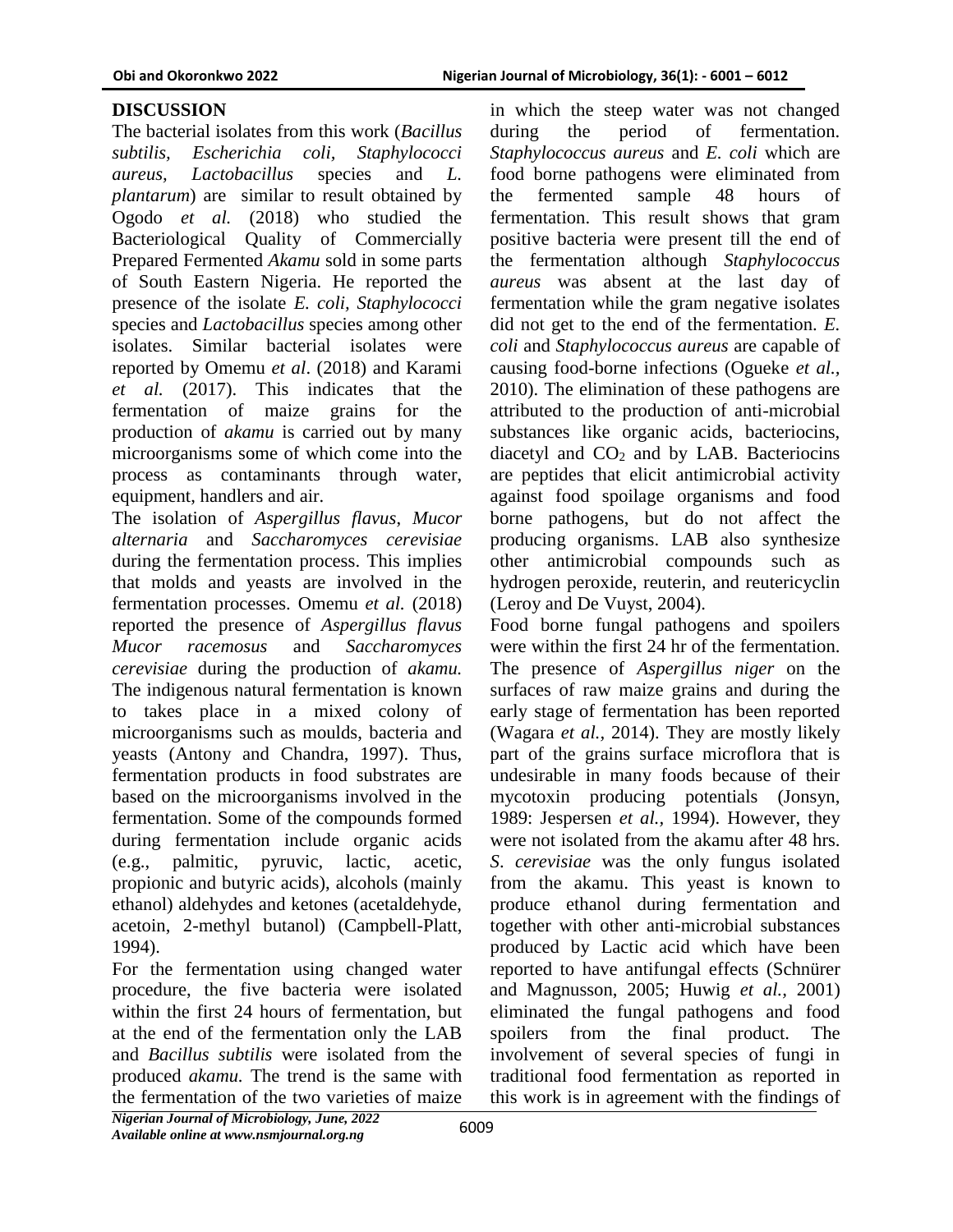Omemu *et al*. (2007a). The reduction in the pH of the *akamu* to 3.5 could have been possible only through acid production by LAB and this inhibited the growth of pathogenic microorganisms which can cause food spoilage, food poisoning and disease (Ananou *et al.,* 2007). By doing this, the shelf life of fermented food is prolonged. This is because the sheer overgrowth of desirable edible bacteria in food outcompetes the other nondesirable food spoilage bacteria (Schnürer and Magnusson, 2005). One of the arguments supporting the use of LAB fermentation to prevent diarrheal iseases is because they modify the composition of intestinal microorganisms, and by this, act as deterrents for pathogenic enteric bacteria. Thus, LAB are applied as a hurdle against non-acid tolerant bacteria, which are ecologically eliminated from the medium due to their sensitivity to acidic environment (Ananou *et al.,* 2007).

The result further shows a significant difference in microbial count of change and unchanged *akamu* water at all fermentation periods among the two maize varieties. The population of the microbes in the unchanged *akamu* water was very high compared to the changed *akamu* water. This is because the population of the microbes in the change water are reduced whenever the water change is done while that of the unchanged water kept increasing. This would have led to better hydrolysis of food complexes into simple nontoxic products with desirable textures, aroma that makes them palatable for consumption (Steinkraus, 1997).

The result of the proximate composition of the *akamu* from both maize varieties showed no significant difference in the crude fat and ash contents for both the changed and unchanged water samples. However, significant differences were observed in the carbohydrate, protein and Crude fibre of the changed and unchanged water samples with higher values from *akamu* made from unchanged water samples. When the water samples were not changed, there was a buildup in microbial loads of the starter cultures leading to better enzymatic hydrolysis of the carbohydrate. Protein and crude fibre of the maize grains. This was not so in the changed water sample as the change in steep water interrupted the microbial buildup and metabolic activities of the started cultures. Hence, a poor modification of the carbohydrate, protein and crude fibre.

The increase in the protein content of the *akamu* from unchanged water samples could have been from LAB which are single cell proteins. This is similar to result reported by Ndukwe, *et al.* (2015) who studied the varietal differences in some nutritional composition of ten maize varieties grown in Nigeria. This study showed that *akamu* is rich in carbohydrate and but relatively low protein. This is why *akamu* is supplemented with protein rich substances in order to boost its protein content which is essential for the growth of children (Enujiugha 2006).

## **CONCLUSION**

This study has shown that *akamu* produced from unchanged steep water has higher carbohydrate, protein and fibre contents that that made from changed steep water, although the *akamu* is relatively low in protein content. It is also higher in acidity than its counterpart. This study showed no significant difference in the microbial and proximate composition of *akamu* from the two varieties of maize used, indicating that both yellow and white maize have similar nutrient composition.

#### **RECOMMENDATION**

We recommend that people should not change the steep water during the production of *akamu* because the *akamu* produced this way has better nutritional and higher acidity contents. This higher acidity has better effect in eliminating pathogens and spoilage organisms.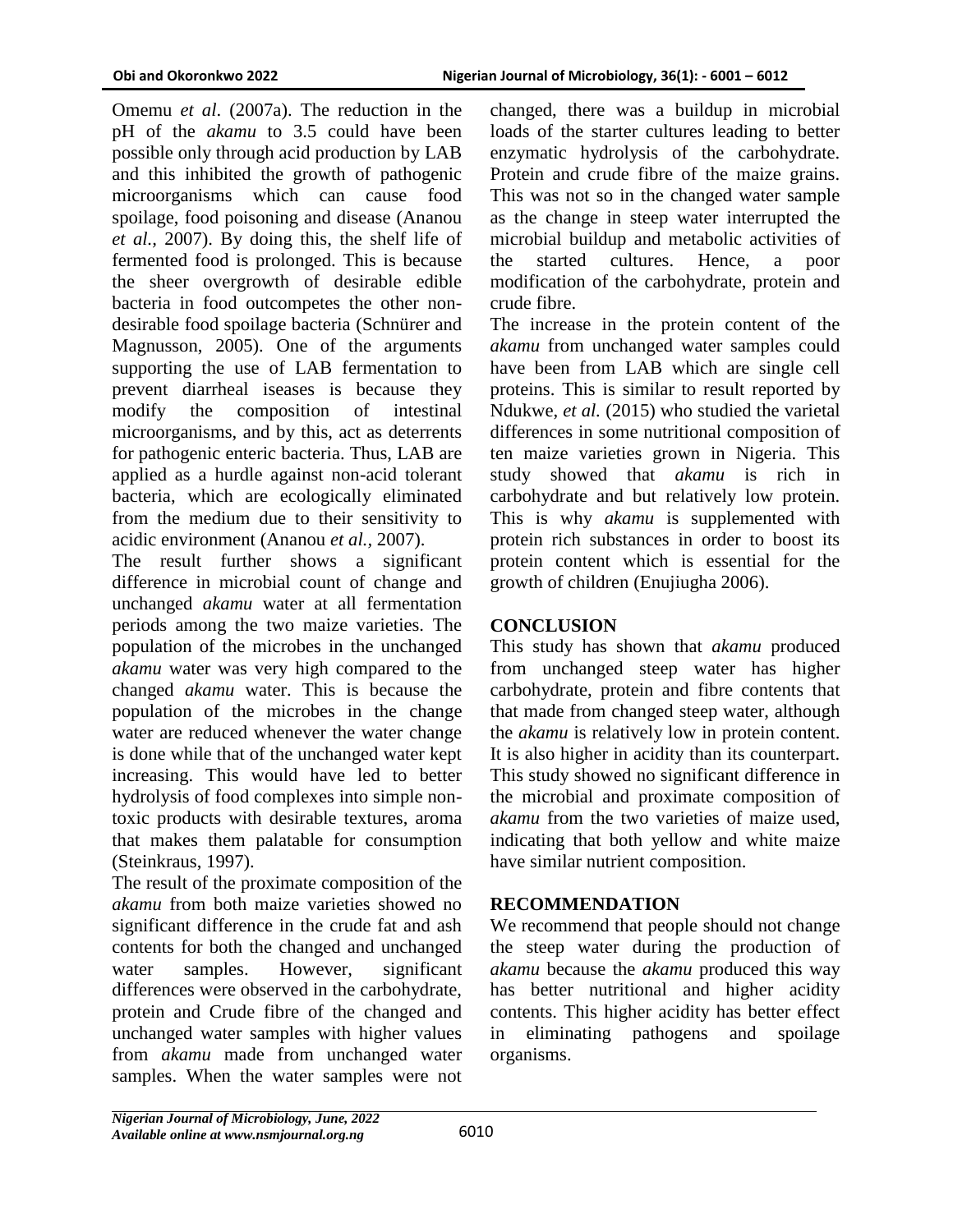#### **REFERENCES**

- Afzal, M., Nazir, Z, Bashir, M. H. and Khan B. S (2009). Analysis of Host plant resistance in some genotypes of maize against chilopartellus (swinhoe) (Pyralidae: lepidoptera). Pakistan journal of botany. 41:421-428
- Ali, A., Waly, M., Bhatt1and, N and Al-Saady, A. (2015) Proximate and phytochemical composition and antioxidant properties of indigenous Landraces of omani fenugreek seeds*. African Journal of Traditional Complement Alternative Medicine* 12(2):149-154
- Amusa, N. A., O. A. Ashaye, A.A. Aiyebayo and M.O. Oladapo, (2005). Microbiological and nutritional quality of hawked zobo drink widely consumed in Nigeria. Journal of food, Agriculture and Environment. 3: 47-50
- Ananou, S., Maqueda, M., Martínez-Bueno, M. and Valdivia, E. (2007) *Biopreservation, an ecological approach to improve the safety and shelf-life of foods.*  Communicating Current Research and Educational Topics and Trends in Applied Microbiology. A. Méndez-Vilas (Ed.) Pgs 475-486
- Antony, U. and Chandra, T. S. (1997) Microbial population and biochemical changes in fermenting finger millet (*Eleusine coracana*). *World Journal of Microbiology and Biotechnology.*  13(5):533-537.
- AOAC, (2000).Association of Official Analytical Chemist. Official Methods of Analysis  $12<sup>th</sup>$  Edition Washington, D.C
- Ashaye, O. A., Taiwo, L. B., Fasoyiro, S. B. and Akinnagbe, C. A. (2001) Compositional and shelf-life properties of soy-yogurt using two starter cultures. *Nutrition and Food Science.*31:247-250.
- Campbell-Platt, G. (1994) Fermented foods- a world perspective. *Food Research International.* 27:253
- Domesch, T. O, Anderson, U. (2007) Fungi likely to be isolated includes *[Aspergillus](http://www.scialert.net/asci/result.php?searchin=Keywords&cat=&ascicat=ALL&Submit=Search&keyword=Aspergillus+niger) niger* and *Rhizopus; Food microbiology,11:567-906.*
- Enujiugha, Victor N. (2006). Supplementation of *akamu*, a maize-based infant weaning

food, with African oil bean seed (Pentaclethra macrophylla Benth).*International Journal of Postharvest Technology and Innovation*, Vol. 1, No. 2, pp 203

- Galitsky, C., Worrel E., Ruth M., (2003). Energy efficiency improvement and cost saving opportunities for the corn wet milling industry: An Energy Star Guide for Energy and Plant Managers. Lawrence Berkeley National laboratory. 243pp
- Gupta, H. S., Agrawal, P. K., Mahajan, V., Bisht, G. S., Kumar, A., Verma, P., Srivastava, A., Saha, S., Babu, R., Pant, M. C. and Mani, V.P. (2009). Quality protein maize for nutritional security: rapid development of short duration hybrids through molecular assisted breeding. *Current science* 96(2): 230-237
- Harley, W. O and Prescott. O, (2001). Pure cultures of each isolate were obtained after incubation at room temperature. *J. Food Sci; 12.32-89.*
- Huwig, A., Freimund, S., Käppeli, O. and Dutler, H. (2001) Mycotoxin detoxication of animal feed by different adsorbents. *Toxicology Letters*. 122(2):179-188.
- James, C.S. (1995). Analytical Chemistry of Foods.Blackie Academic and Professional, New York, Pp128-143.
- Jespersen, L, Halm M, Kpodo K, Jacobsen M, (1994). Significance of yeasts and moulds occurring in maize dough fermentation for kenkey production. *International Journal of Food Microbiology* 24: 239-248.
- Jonsyn, F. E, (1989). Fungi associated with selected fermented foods in Sierria Leone. MIRCEN *Journal of Applied Microbiology and Biotechnology* 5(4): 457-462.
- Karami, S. Royaei M., Hamzavi H., Bahmani M., Hassanzad-Azar H. Leila M. Rafienian-Kopaei M., (2017).Isolation and identification of probiotic lactobacillus from local dairy and evaluating their antagonistic effect on pathogens. *International journal of pharmacy investigation*. (3):137-141. doi 10.4103/jphi.JPH:\_8\_17.
- Lee, H. C., Htoon, A. K. and Paterson, J. L. (2007). Alkaline Extraction of Starch from

*Nigerian Journal of Microbiology, June, 2022 Available online at www.nsmjournal.org.ng*